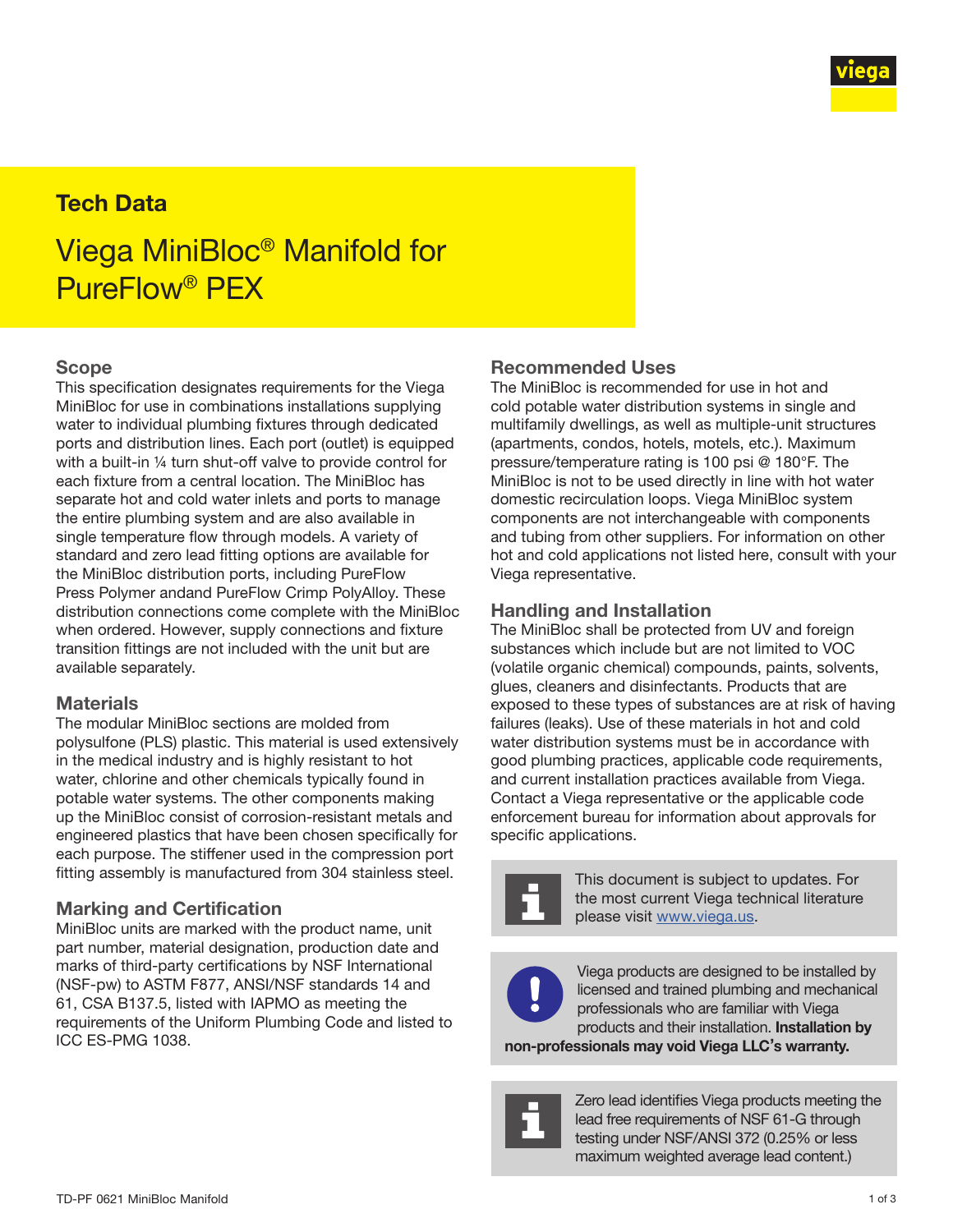

# Capacities and K-Factor

| <b>Specifications</b>                                            | <b>English Units</b>                                            | <b>SI Units</b>                                                                                              |
|------------------------------------------------------------------|-----------------------------------------------------------------|--------------------------------------------------------------------------------------------------------------|
| Main Waterway (each side)                                        | $1\frac{1}{4}$ "                                                | 31.8mm                                                                                                       |
| Main Inlet/Outlet Connection                                     | 1" Male NPSM                                                    |                                                                                                              |
| <b>Fixture Ports</b>                                             | $%$ CTS and $\frac{1}{2}$ CTS                                   | 9.5mm and 12.7mm                                                                                             |
| Fixture Port Rating (each)<br>(@ 8 FPS tubing velocity)          | $\frac{3}{8}$ " - 2.5 GPM<br>$\frac{1}{2}$ " - 4 GPM            | $\frac{3}{8}$ " - 9.5 LPM<br>$1/2$ " - 15.1 LPM                                                              |
| Fixture Port K-Factor                                            | $\frac{3}{8}$ " - 35<br>$\frac{1}{2}$ " - .21<br>$(PSI=KxGPM2)$ | $\frac{3}{8}$ " - 1.66 x 10 <sup>-3</sup><br>$1/2$ " - 9.997 x 10 <sup>-4</sup><br>(BAR=KxLPM <sup>2</sup> ) |
| Main Bore Flow Capacity (each side)<br>(2015 IPC Table 604.10.1) | 31 GPM                                                          | 117.3 LPM                                                                                                    |
| Main Bore Through Feed K Factor<br>(36 Ports with "Y" Block)     | 0.012<br>(PSI=KxGPM <sup>2</sup> )                              | $56.98\times10^{-6}$<br>(BAR=KxLPM <sup>2</sup> )                                                            |
| WSFU Capacity (each side)<br>(2015 IPC, table E103.3(3))         | 60                                                              |                                                                                                              |

## Quality Assurance

When the product is marked with the ASTM F877 designation, it affirms that all MiniBloc manifold control units are factory-assembled and pretested prior to delivery to the field. Viega utilizes protective packaging to reduce risk of damage during shipping and storage. MiniBloc manifolds are not intended to be fabricated or disassembled in the field. MiniBloc manifolds are intended for potable water use only.

## **Certifications**

- cNSF<sup>®</sup>us pw-G
	- Zero Lead listing meeting California AB 1953 and Vermont Act 193
	- NSF International Performance and
	- Health Effects (Standards 14 & 61)
	- NSF certified to CSA B137.5 (Canadian Standards Association)



■ ICC ES-PMG™ 1038 plumbing applications



■ IAPMO Certified